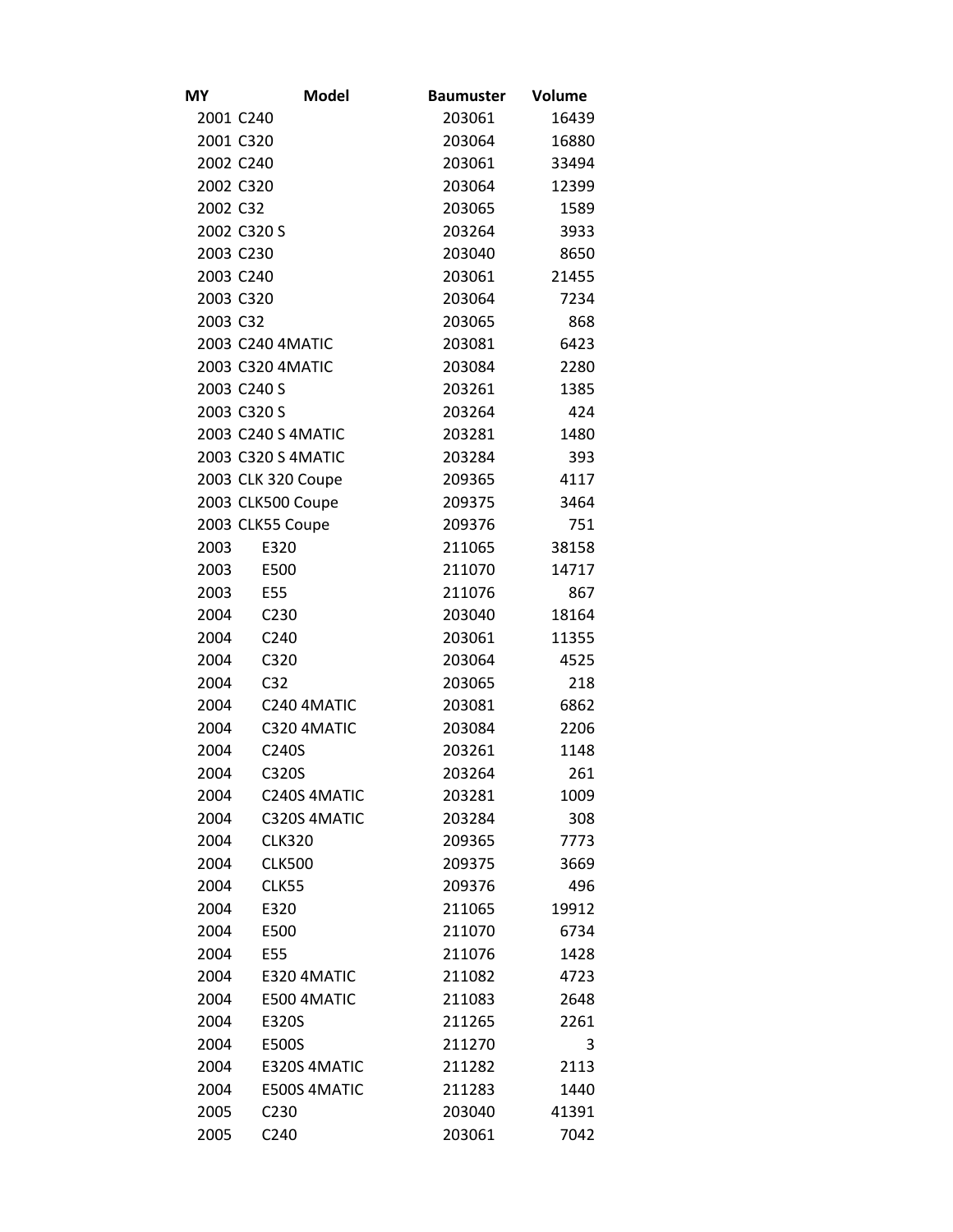| 2005 | C320              | 203064 | 3345  |
|------|-------------------|--------|-------|
| 2005 | C55               | 203076 | 1297  |
| 2005 | C240 4MATIC       | 203081 | 10758 |
| 2005 | C320 4MATIC       | 203084 | 2808  |
| 2005 | C240S             | 203261 | 784   |
| 2005 | C240S 4MATIC      | 203281 | 1330  |
| 2005 | <b>CLK320</b>     | 209365 | 4399  |
| 2005 | <b>CLK500</b>     | 209375 | 2524  |
| 2005 | <b>CLK55</b>      | 209376 | 251   |
| 2005 | <b>E320CDI</b>    | 211026 | 5979  |
| 2005 | E320              | 211065 | 12972 |
| 2005 | E500              | 211070 | 6120  |
| 2005 | E55               | 211076 | 1589  |
| 2005 | E320 4MATIC       | 211082 | 5220  |
| 2005 | E500W4            | 211083 | 3687  |
| 2005 | E320S             | 211265 | 430   |
| 2005 | <b>E55S</b>       | 211276 | 136   |
| 2005 | E320S 4MATIC      | 211282 | 901   |
| 2005 | E500 S 4MATIC     | 211283 | 1155  |
| 2006 | C <sub>230</sub>  | 203052 | 32951 |
| 2006 | C280              | 203054 | 5174  |
| 2006 | C350              | 203056 | 2013  |
| 2006 | C55               | 203076 | 659   |
| 2006 | C350 4MATIC       | 203087 | 1502  |
| 2006 | C280 4MATIC       | 203092 | 10567 |
| 2006 | <b>CLK350</b>     | 209356 | 5760  |
| 2006 | <b>CLK500</b>     | 209375 | 1251  |
| 2006 | <b>E320CDI</b>    | 211026 | 5221  |
| 2006 | E350              | 211056 | 30735 |
| 2006 | E500              | 211070 | 2214  |
| 2006 | E55               | 211076 | 903   |
| 2006 | E500 4MATIC       | 211083 | 1596  |
| 2006 | E350 4MATIC       | 211087 | 13703 |
| 2006 | E350S             | 211256 | 889   |
| 2006 | <b>E55S</b>       | 211276 | 77    |
| 2006 | E500S 4MATIC      | 211283 | 444   |
| 2006 | E450S 4MATIC      | 211287 | 1206  |
| 2006 | <b>CLS500</b>     | 219375 | 18797 |
| 2006 | <b>CLS55</b>      | 219376 | 2800  |
| 2007 | C230              | 203052 | 34425 |
| 2007 | C <sub>2</sub> 80 | 203054 | 3107  |
| 2007 | C350W             | 203056 | 591   |
| 2007 | C350 4MATIC       | 203087 | 530   |
| 2007 | C280 4MATIC       | 203092 | 13818 |
| 2007 | <b>CLK350</b>     | 209356 | 4313  |
| 2007 | <b>CLK550</b>     | 209372 | 949   |
| 2007 | <b>E320 CDI</b>   | 211022 | 2434  |